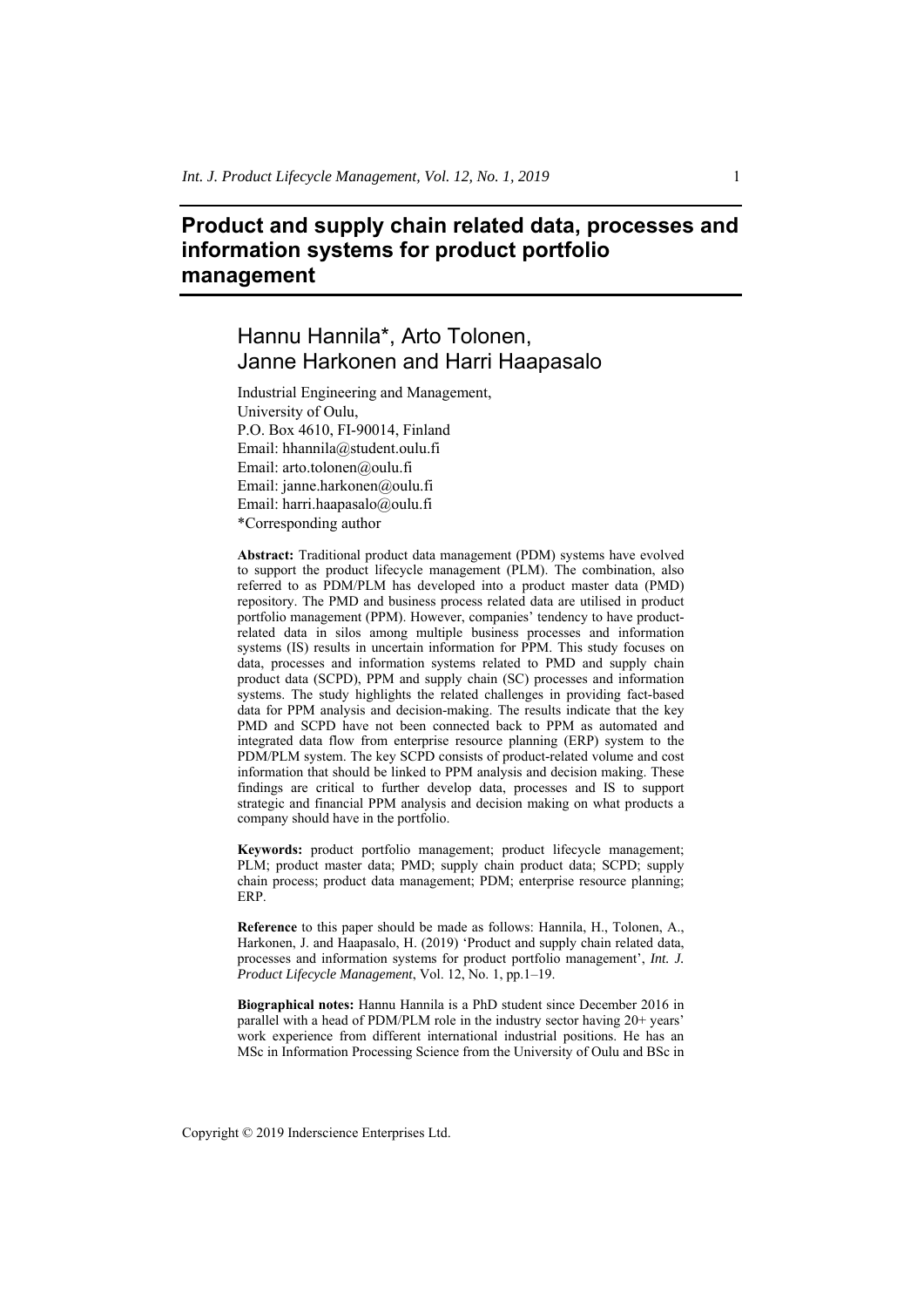#### 2 *H. Hannila et al.*

Information Technology from Oulu University of Applied Sciences. His research interests focus on data-driven and fact-based product portfolio management, product data management and product lifecycle management as well as related business IT systems and solutions.

Arto Tolonen received his MSc in Engineering (1992) and Dr (Tech) in Industrial Engineering and Management (2016) from the University of Oulu, Finland. He has over 20 years of experience in development of business processes and operational management of design for excellence product design principles, supply chain capability creation, supply chain management and product data management in ABB and Nokia Networks. In addition, he worked five years for industrial engineering and management research unit at the University of Oulu. His research interests were product management, product portfolio management, product data management, and rapid product development. Since last year he has worked for Lehto Group as a Chief Development Officer.

Janne Harkonen received his Bachelor (1st Class Honours) in Engineering Business Management from the University of Greenwich in the UK and both his MSc in Process Engineering and Dr (Tech) in Industrial Engineering and Management, from the University of Oulu, Finland. He has also studied in the University of North Carolina at Wilmington, USA. He has experience working in the IT and environmental technology industries. Currently, he is a Senior Research Fellow at the University of Oulu in Finland. His research interests involve product management, service management, product portfolio management, productisation and product data management. He has authored and co-authored over 60 journal articles and a number of other publications.

Harri Haapasalo has been a Professor in Industrial Engineering and Management over 20 years at the University of Oulu, Finland. He has research interests in business management, product management and also in management of production processes. The list of publications covers more than 300 international scientific publications. He has been as chair and committee member in organising numerous international conferences and has been as a reviewer and belongs to the editorial board for several international scientific journals.

This paper is a revised and expanded version of a paper entitled 'The role of production-related business data in product portfolio management' presented at the 20th International Working Seminar on Production Economics, Innsbruck, Austria, 19–23 February 2018.

## **1 Introduction**

The number of products and services has been growing during the last decades especially in the company level (Tolonen et al., 2015b), which in turn increases the amount of data on products and services. Companies are forced to use specific Product Data Management (PDM) systems to manage product master data (PMD) (Silvola et al., 2011). PDM systems manage the information about a product across its lifecycle (Stark 2011). The utilisation of PMD in different lifecycle phases (development, maintain, warranty and archive) also increases the amount of supply chain product data (SCPD). However, the role of supply chain related master data has not been adequately discussed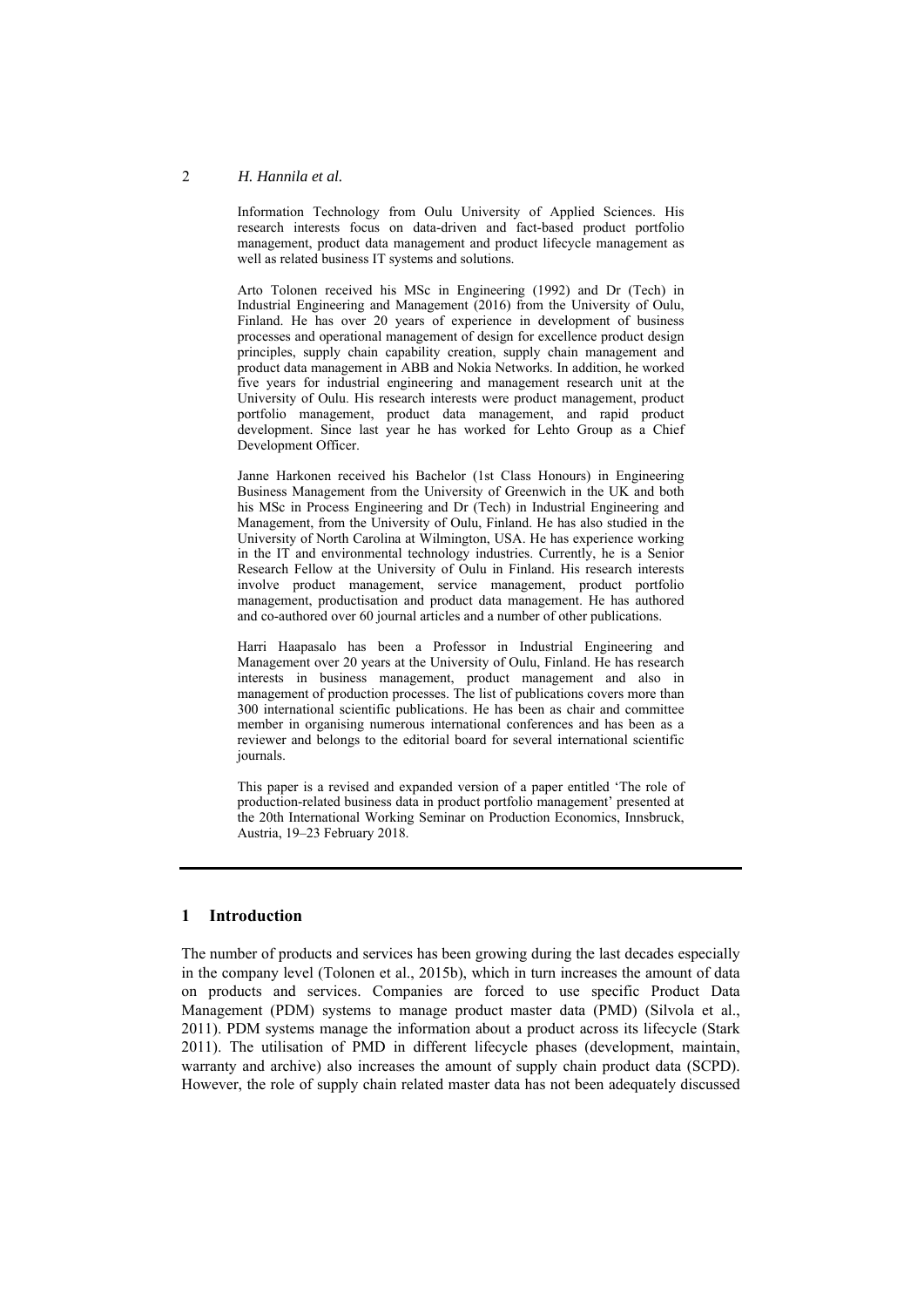in the previous literature. According to Stark (2011) "PLM is the business activity of managing, in the most effective way, a company's products all the way across their lifecycles; from the very first idea for a product all the way through until it is retired and disposed of. PLM manages both individual products and the product portfolio, the collection of all of a company's products." Product lifecycle management (PLM) has been identified as one of the key concepts that can support the aims to improve product quality, time-to-market and costs within manufacturing industries (Sriti et al., 2015; Marchetta et al., 2011; Saaksvuori and Immonen, 2008). The PLM is simply necessary to master the definition of existing products, to further design product functionalities and to ensure efficient product deliveries, maintenance, and support (Saaksvuori and Immonen, 2008). The literature either refers to the concepts of PDM and PLM separately or as a combination PDM/PLM to represent a tightly coupled, combined set of PLM solutions with a PDM backbone (Stark et al., 2014; Weber and Werner, 2003).

All enterprise data need to be treated as a strategic asset (Aiken and Billings, 2013), including product-related master data through the entire product lifecycle phases (Silvola et al., 2018). Product lifecycles have been defined in several ways depending on the source. One way is to categorise them into five phases; imagine, define, realise, support/use, and retire/dispose (Stark, 2016), or planning, introduction, growth, mature, and decline (Saaksvuori and Immonen, 2008; Kotler and Armstrong, 2011). Another alternative way is to split them into four main phases, which are product development (PD), maintain (active product sales and delivery), warranty (warranty, spare part and repair services) and archive (product data store without any business activities) (Tolonen et al., 2014).

The organisation level product portfolio consists of new incoming products under development and existing products in the launch and later life cycle phases (Haines, 2008). Two major important abilities have been recognised during the product lifecycle; to be good at replacing aging products with newly developed ones, and to strategically resonate with changing tastes, technologies, and competition in the market (Kotler and Armstrong, 2011). One of the further challenging issues in product development (PD) also involves predicting how the new product affects the existing product portfolio (Srinivasan et al., 2005). Product portfolio management (PPM) should be the method which continuously seeks strategic, market related, financial and operational balance throughout the entire lifecycle of products and on an organisational level (Haines, 2008). Indeed, the PPM is a dynamic analysis and decision-making process, where active new products and PD projects are regularly followed, and necessary actions carried out accordingly (Cooper et al., 1999, 2001). By examining it more widely, it is possible to see how PPM is a decision-making process to gather and analyse the facts about company's products to be developed, marketed, sold, delivered, maintained, and removed during the lifecycle according to the company strategic PPM targets and key performance indicators (KPIs) (Tolonen et al., 2015a). The strategy should be further converted to objectives and measures throughout the entire organisation (Haapasalo et al., 2006; Porter, 1996), where metrics and strategy are closely connected (Haapasalo et al., 2006; Hulthén et al., 2016). It is also important to link the strategy with operational management at all levels of the organisation (Haapasalo et al., 2006). Also, the product configuration strategy and a generic product structure concept should be extended to support all product types, i.e., hardware, software, and services, or any combination of them (Kropsu-Vehkapera et al., 2011).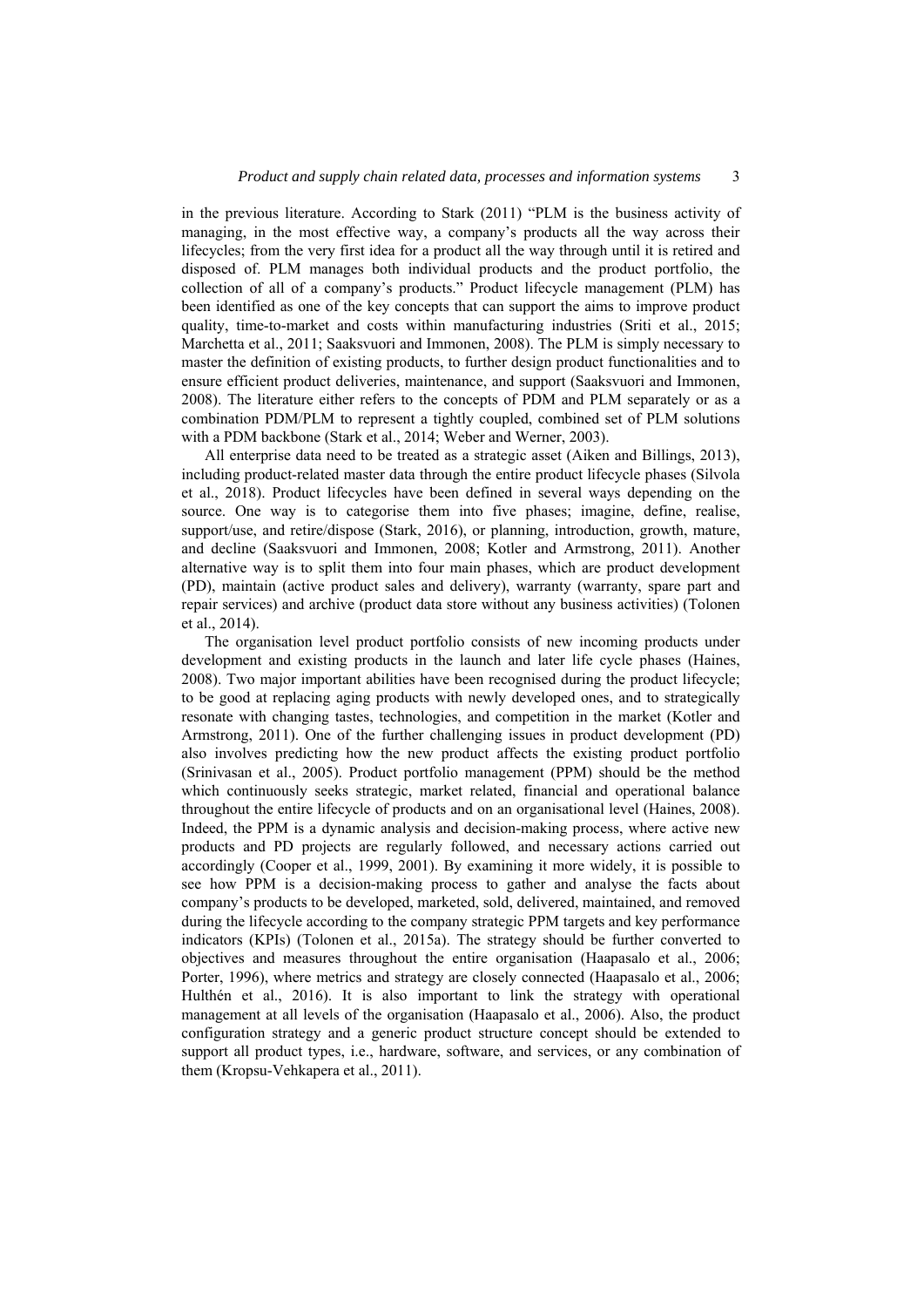Product cost is one fundamental factor for the PPM analysis and decision making during the entire product lifecycle. The product profitability comes from product cost subtracted from the product sales price. The lifecycle cost (LCC) models have been referenced, e.g., by Doros et al. (2014) and by Dunk (2004), which take into account the total costs of the product or service from conception until disposal. The products assumed to be profitable can be noticed unprofitable especially when the total LCC are calculated (Doros et al., 2014). Heller et al. (2014) noted that the total cost of products typically focuses mainly on production expenses. Dunk (2004) refers to LCC model from manufacturer's perspective, where total costs are generated from overall planning, design, testing, production, marketing, distribution, administration, service, and warranty costs. The borderline between functional area costs and lifecycle costs is not clear (Dunk, 2004). It is all-important to figure out the expected revenues and occurring costs when estimating the business case for the PD project. However, a standpoint is often limited to manufacturing and assembly costs (Heller et al., 2014).

Based on the above background, this study focuses on challenges in PMD, SCPD and related processes and information systems to provide fact-based information for PPM. The target of the study can be scoped following research questions:

RQ1 What are the elements to provide supply process-related information for PPM?

RQ2 What are the current challenges in these issues in companies?

Our research originates from the literature review on RQ1 to create the theoretical framework for the empirical case study on three international companies. For the RQ2 we analyse the connection of SCPD to PMD for the PPM analysis and decision-making in case companies.

## **2 Earlier research**

This chapter discusses several concepts that relate to this study. These concepts include master data and master data management (Section 2.1), closed-loop PLM (Section 2.2), product portfolio management (Section 2.3), and product-related data in business processes (Section 2.4). In Section 2.5 the concepts for product and supply chain related data, processes and information systems are synthesised according to the focus of this study.

## *2.1 Master data and master data management*

Das and Mishra (2011) define master data as cleansed, standardised, and enterprise-widely integrated critical business information (e.g., product master data, vendor master data, and customer master data) in companies' transactional and analytical operations. Master data management (MDM) connects applications and technologies to synchronise organisations' applications, business processes, and analytical tools resulting in improvements in operational efficiency and reporting as well as supporting strategic decision-making (Das and Mishra, 2011). Silvola et al. (2011) presented the one master data framework consisting of three key elements, which are data, processes, and information systems (IS). The key challenge is to define master data clearly and by this way make the overall data quality better (Silvola et al., 2011). Kropsu-Vehkapera et al.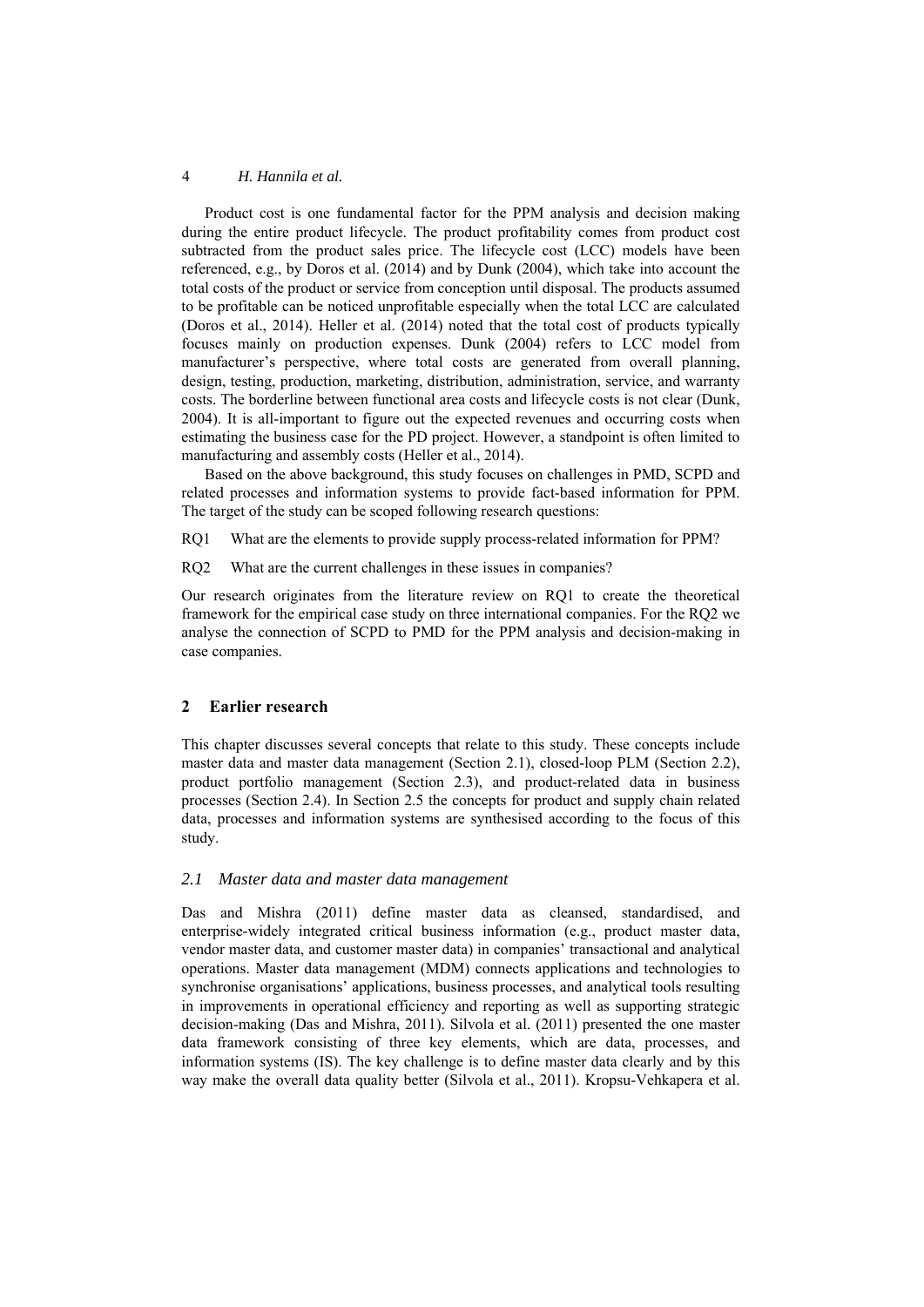(2011) highlighted the importance of the general product structure concept and configuration logic of products in a company throughout the entire product portfolio, starting with company strategy and business. A product structure concept is a typical way of modelling products; it represents the backbone of the company's business (Kropsu-Vehkapera et al., 2009). A clear product structure definition and configuration logic is necessary for effective MDM. Product master data (PMD), the master data that relates to products has been defined by Silvola (2008) as follows: "Product master data entails the data that is produced during the PD phase. Data that is then released to be used in other corporate functions and business processes. This data is validated in different development phase milestones and steering group meetings to ensure the deliverable content meets the use phase expectations of the business processes. Product master data is often stored in PDM/PLM systems. The quality of the product master data should not be compromised, and the data should be commonly understandable."

## *2.2 Closed-loop PLM*

Closed-loop PLM allows feeding necessary information back to designers and production engineers from any stage of the product lifecycle (Jun et al., 2007). Kiritsis (2011) defines the concept of closed-loop PLM as a system, where everyone (e.g., managers, designers, service, and maintenance operators) can track, manage, and control product related information during the entire lifecycle. Several recent researches associate the benefits of the closed-loop PLM process as information tracked, managed and controlled during the product lifecycle phase (Berriche et al., 2016; Borgia et al., 2015; Daaboul et al., 2016; Kubler et al., 2016; Shin et al., 2015). These studies are approaching certain business processes, such as, design and production (Berriche et al., 2016), reverse logistics design (Daaboul et al., 2016), design modification based on found defective design parameters from product usage data (Shin et al., 2015), supporting the redesign phase of a complex product according to the feedback data (Borgia et al., 2015) and requirement engineering framework (Kubler et al., 2016). All of the studies mentioned above state, more or less, that 'closing the loop' permits the access to all data during the lifecycle of the products instead of one specific stage, and hence has a positive cost impact, and shorten the development cycles. Hadaya and Marchildon (2012) state that both new product market performance and product development capabilities are higher when supporting product chain by closed-loop PLM process instead of utilising the traditional PLM process only. They also state that by encouraging operational integration within the product lifecycle, significant financial and nonfinancial benefits could be achieved based on the PLM approach. Nonetheless, the research is lacking in taking into account the effect of closed-loop PLM on PPM.

## *2.3 Product portfolio management*

According to Cooper et al. (2001) the deficient PPM can result in serious negative consequences. Despite this, PPM is commonly poorly understood and deployed as PD projects are not selected based on PPM criteria of strategic fit, value maximisation and portfolio balance (Cooper et al., 2001). Deficient PD project go/kill decisions result in suffering projects. The lack of PPM leads to too many projects and ineffective resource usage, causing time-to-market delays, poor quality, and overall selection of wrong projects based on political, opinion-based and emotional criteria (Cooper et al., 2001).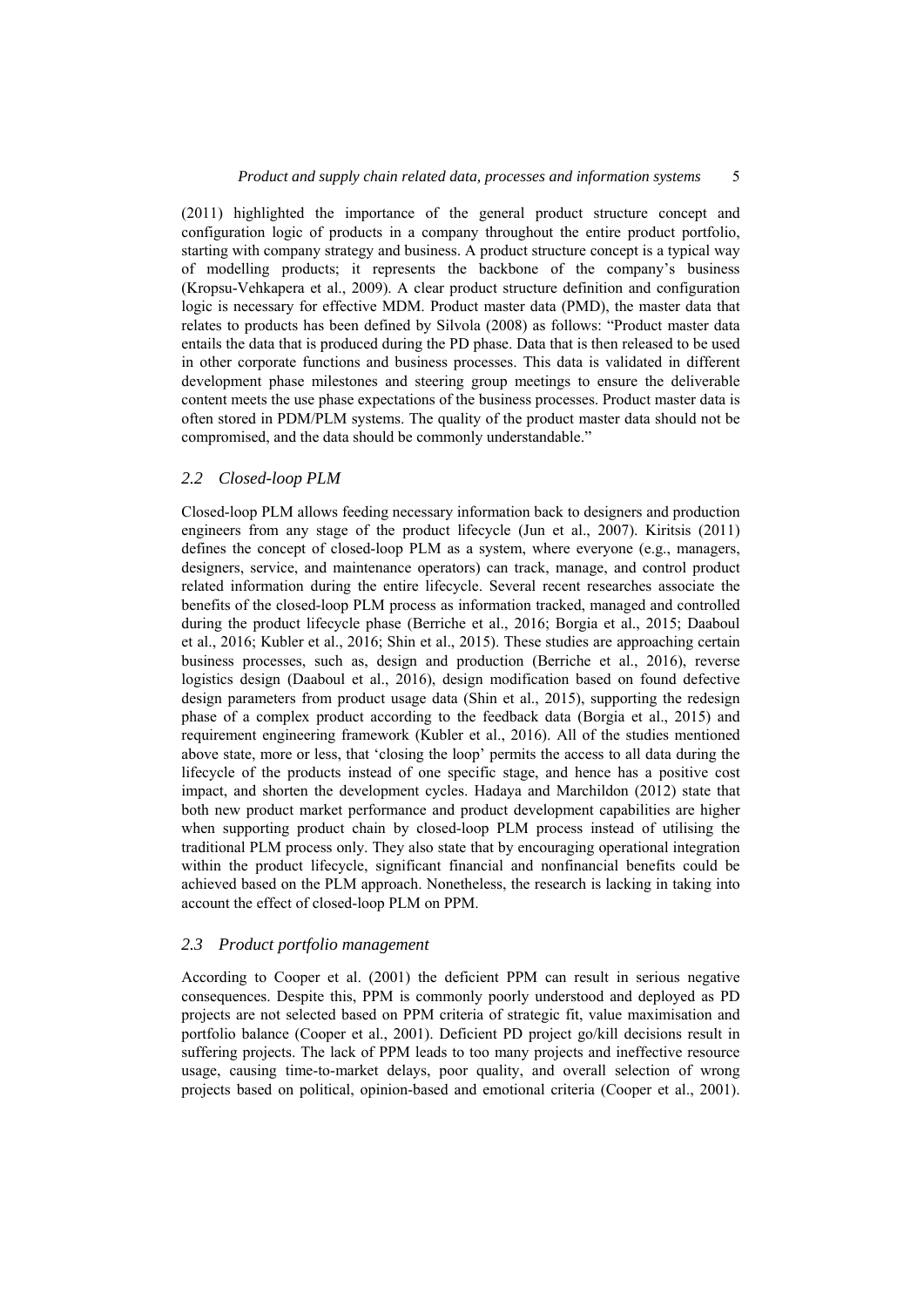Several studies show that the importance of PPM is not clearly understood, and strong product management policies are missing from organisations. (e.g., Haines, 2008; Tolonen et al., 2014; Cooper et al., 2001). Portfolio level decision making is challenging based on fluctuating and compelling circumstances and with too many conflicting goals by multiple stakeholders within the organisation (Cooper et al., 2001). Despite the size, maturity or history of the company PPM is a generic challenge for businesses. Many companies have only company level profitability measurement based on company-specific data and reporting structures, non-clear portfolio and sub-portfolio definitions including their ownership, the growing size of product portfolios and cannibalisation between products, lack of PPM processes and lack of clear PPM governance models (Tolonen et al., 2014). Cooper et al. (2001) specify three PPM criteria as:

- a strategic fit
- b value maximisation
- c portfolio balance.

Since earlier PPM research has been focusing mainly on PD lifecycle, Tolonen (2016) proposes to widen the PPM scope horizontally over the entire lifecycle of the products as well as vertically to cover both commercial and technical product portfolios according to the company strategic PPM targets and KPIs. Also, Tolonen et al. (2015b) broaden the perspective to cover PPM criteria by the nine components of the mission statement. These are:

- 1 market segments
- 2 customers
- 3 products
- 4 technology
- 5 economic success
- 6 competitive advantage
- 7 values
- 8 public image and social responsibility
- 9 employees.

# *2.4 Product related data in business processes*

The most of the PMD is created during the PD phase since PDM systems were originally designed to store engineering product data in the 1980s. In parallel with PDM system evolution, several other enterprise solutions were introduced, such as enterprise resource planning (ERP) for the supply chain process and customer relationship management (CRM) for the sales process. Each of them is dependent on PMD and product-related business process information (Ameri and Dutta, 2005). The original PMD, however, has not been fully capitalised in the sense of using it in collaboration for key business units together with the key business processes, such as sales process, supply chain process,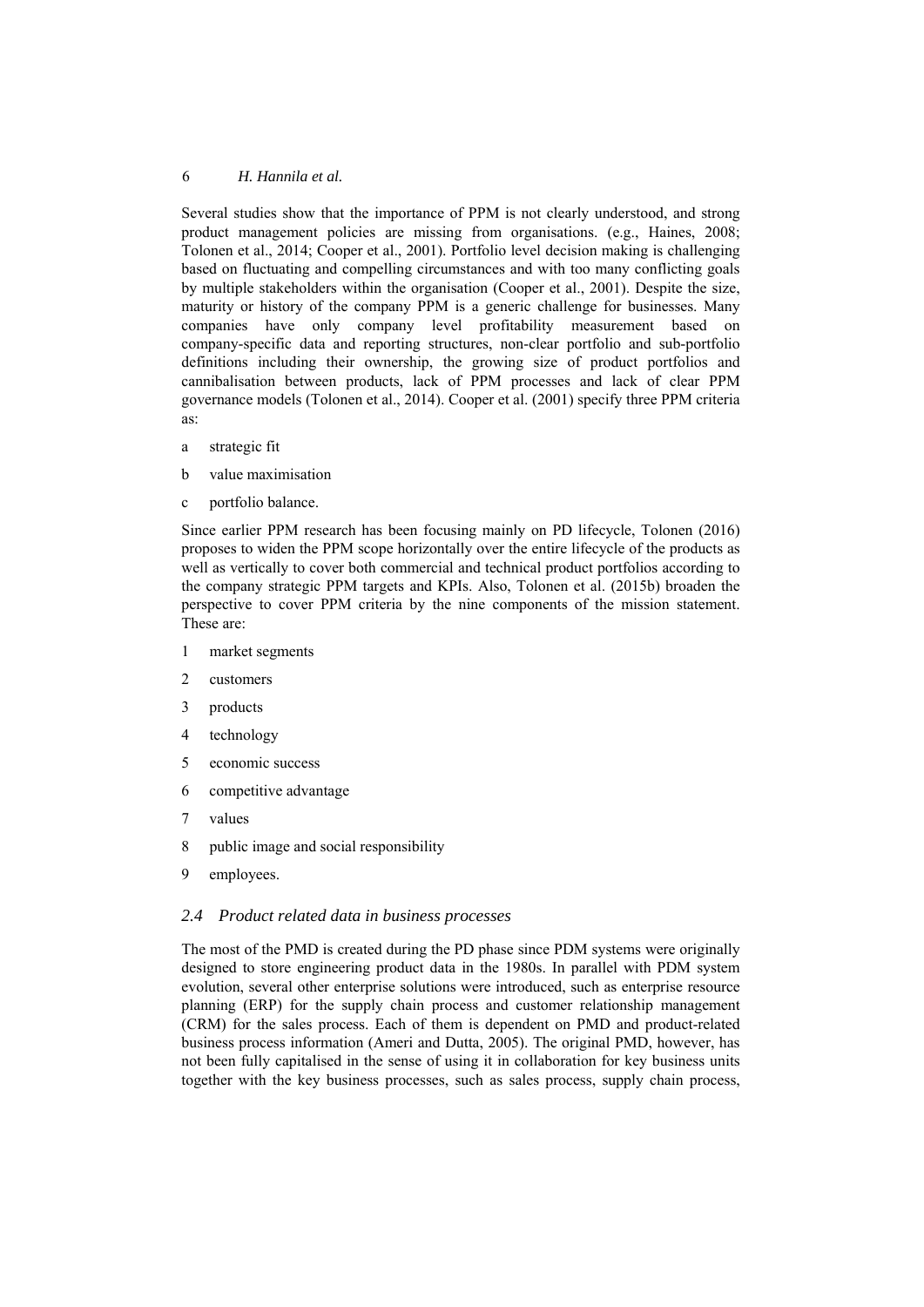care and service processes, and support processes (i.e., human resources, finance and control). Companies hence have several different 'data silos' (e.g., Jetson and Nelis, 2008; Das and Mishra, 2001) that are just partly connected but do not cover the full product lifecycle from the cradle to the grave. According to Madenas et al. (2014), despite the wide range of systems used, the product data and business process related product data are locked in several repositories, and the information is difficult to share. Several software systems, tools, and methods are used to maintain PMD and related business data. These include, e.g., computer-aided design (CAD), computer-aided engineering (CAE), PLM/PDM, CRM, ERP, finance and control (F&C), and service and care related systems and applications. Also, experimental data with a different format in various databases are collected by several company departments during the product lifecycle (Borgia et al., 2015). However, this has caused several issues, such as interoperability, redundant information exchanges, and interconnecting systems in all lifecycle stages (Marchetta et al., 2011; Sriti et al., 2015).

## *2.5 The construction of product and supply chain related data, processes and information systems for PPM*

According to the focus of this study, the concepts of:

- 1 product and supply chain related data
- 2 processes
- 3 information systems are linked in Figure 1 to enable understanding of their interrelation. The construction is created in line with Silvola et al. (2011, 2018).
- **Figure 1** Construction created for product master data, supply chain product data and related processes and information systems for product portfolio management (see online version for colours)



Since there is lack of consistent terminology in the existing literature, this construction defines first two types of master data, product master data (PMD) and supply chain product data (SCPD), that link to PPM and SC processes and the related PDM/PLM and ERP information systems. Based on this construction, the SCPD data should provide the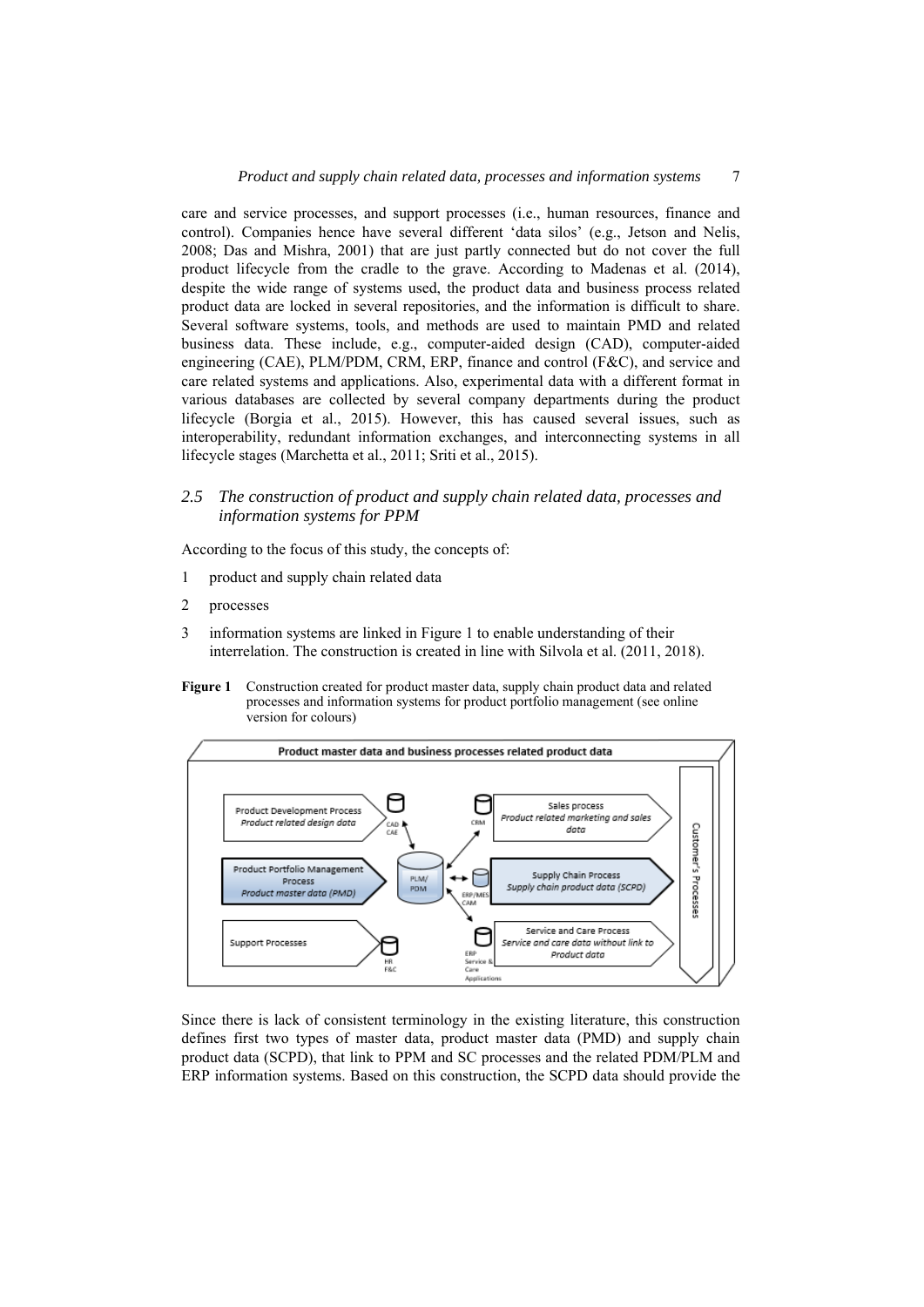volume and cost-related information for PPM analysis and decision-making. The product-related cost and volume data can be seen as a key SCPD for PPM.

## **3 Research process**

The research approach in this study involves the existing literature review, creation of new construction for empirical current state analysis and empirical qualitative analysis of the current practices and challenges in three international companies to provide SC process-related cost information for PPM analysis and decision making. The research process is shown in Figure 2. As a first research step, the existing literature was reviewed covering necessary concepts in master data management (MDM), PPM, and supply chain (SC) business processes and related information systems. Since the main purpose of this study is the analysis of the role of the PMD and supply chain related product data for PPM the development of the new construction was created as a second research step. The empirical current state analysis in case companies was then implemented as a third research step to reveal the current challenges. The results as current practices and challenges to provide the product related cost information in the SC process for PPM are presented as the main result of the study. Finally, the conclusions of the study were created.





Three international companies were benchmarked by means of a two-day workshop in each to discuss the studied matters. Table 1 summarises a common characteristic of the benchmarked companies. The company A is a high-volume manufacturer of HW products and is the market leader in a very competitive industry. The company B manufactures customer and OEM products including HW, SW, and solutions. The company C is one of the world's leading manufacturers in its business sector and exports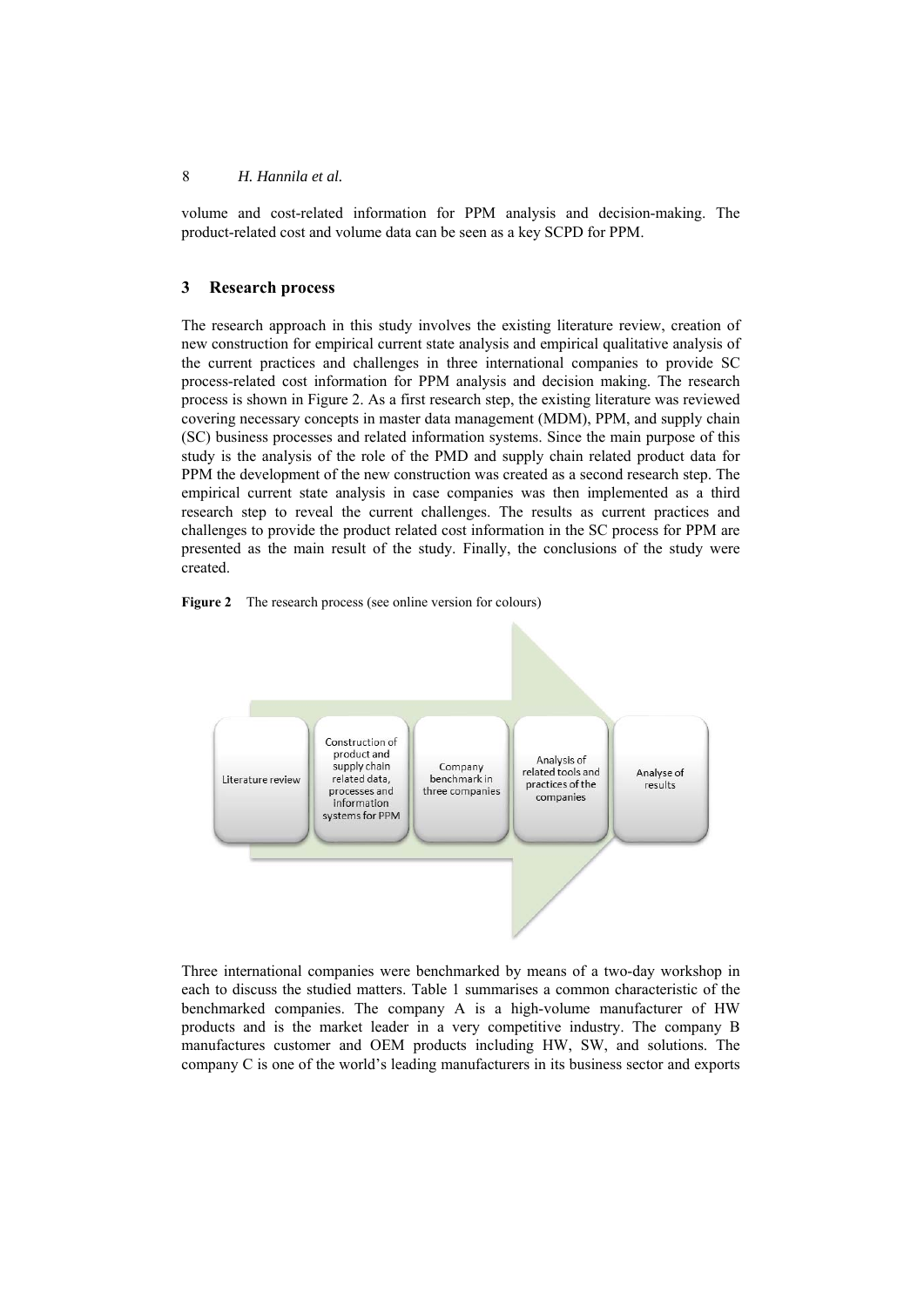configurable products to over 100 countries. Their products consist of HW and SW, and they also have pure HW and SW products in their product portfolio.

This study focused on PDM/PLM systems, tools, and methods that are used to create and maintain PMD. All the necessary documentation of the common IS landscape, and related process descriptions were analysed as a part of the benchmark in each of the companies. Every single tool was analysed regarding usage, i.e., what is the role of the tool in PMD management, how the PMD is classified and in which tool or system, which is the original source of PMD and is there any additional tools (e.g., Excel spreadsheets or corresponding) used. Additionally, the integrations and data transfers between tools and systems as well as PMD governance models were analysed. The participants in benchmarks represented persons from engineering (electrical and mechanical designers), product/project management, product data/product portfolio management, IS, and finance. After the workshop, a set of additional interview questions were presented during semi-structured interviews (Merton et al., 1990) to fully understand the big picture of IT system landscape related to tools and their integrations utilised for PMD. These tools consist of CAD, PDM/PLM, ERP, PPM, and CRM. The companies were also interviewed about the cost and sales price calculation practices of their products and MDM practices both on the system and on an enterprise level. Informants in interviews are shown in Appendix A, and the related questionnaire in Appendix B. Interviews were transcribed during the interview sessions, and the mutual understanding was ensured after every session.

|                             | Case A                                                   | Case B                                  | Case C                                          |
|-----------------------------|----------------------------------------------------------|-----------------------------------------|-------------------------------------------------|
| $#$ of employees            | 12,000                                                   | 1,300                                   | 2,700                                           |
| $#$ of manufacturing sites  | 6                                                        | 3                                       | 3                                               |
| $#$ of distribution centres | 30                                                       | 3                                       | 20                                              |
| Product                     | <b>HW</b>                                                | HW, SW, and<br>Solution                 | HW, SW, and<br><b>Solution</b>                  |
| Business maturity           | Mature, global<br>leader with a long<br>business history | Mature, long<br>business history        | Mature, global<br>leader with a long<br>history |
| Business type               | <b>OEM</b>                                               | B <sub>2</sub> B, B <sub>2</sub> C, OEM | B2B                                             |
| Markets                     | Global                                                   | Global                                  | Global                                          |
| <b>Benchmark</b>            | Two days                                                 | Two days                                | Two days                                        |

**Table 1** Common characteristics of the case companies

#### **4 Results and analysis**

Each of the analysed companies has a variety of IS tools implemented and interfacing with each other; these tools are shown in Table 2. The integration between E/MCAD tools and PDM system interlinked with ERP seems to be a common IS landscape in the analysed companies. The product structure and related bill of material (BOM), representing the technical engineering structure, composed in a PDM system are further transferred into ERP. Nonetheless, the amount of tools used varies between companies. For example, the company A is using two separate PDM systems; one for electrical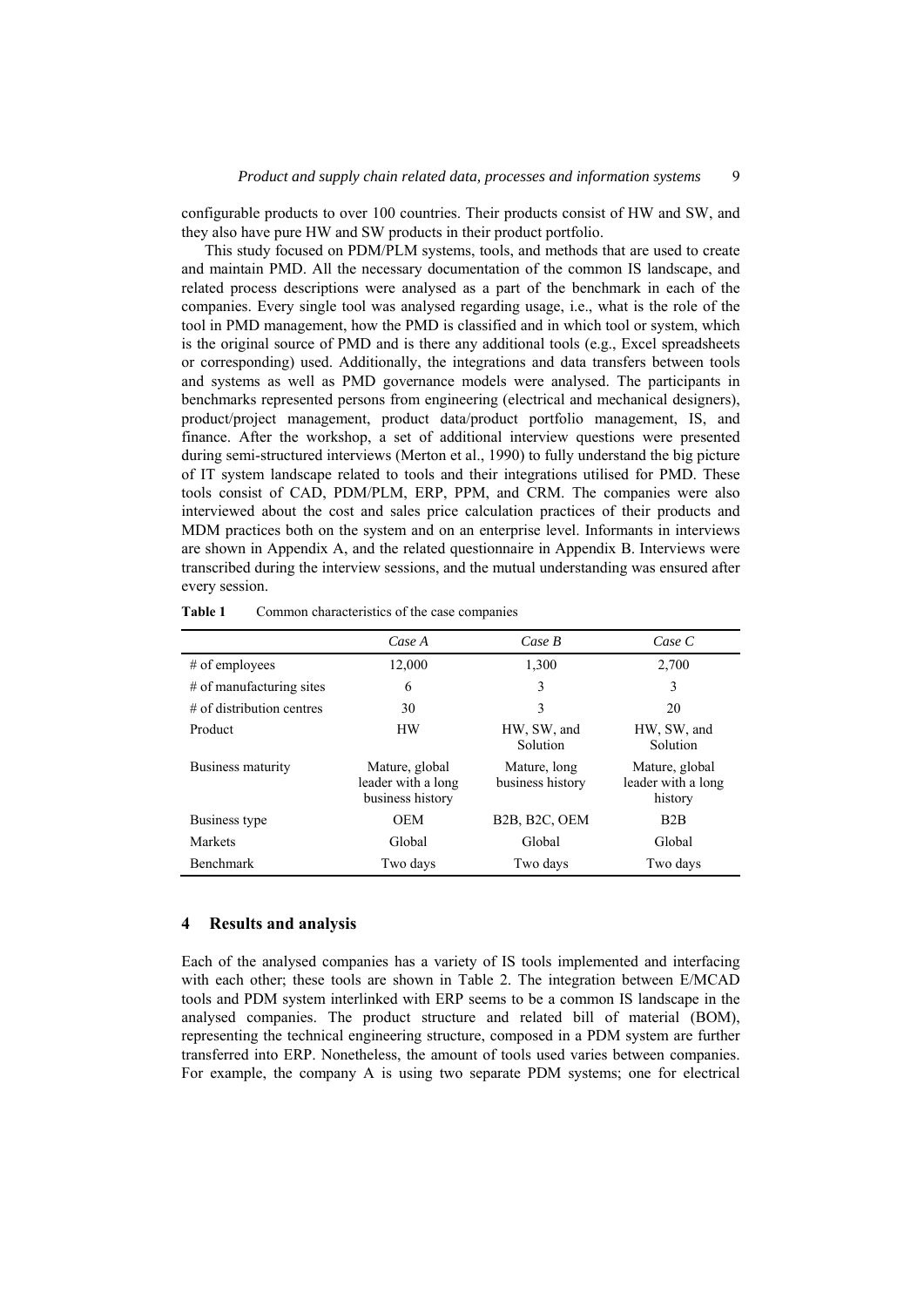engineering and another for mechanical engineering. Also, the initial BOM creation is done in MS Excel; i.e., the same data is stored in several systems. However, changing data in one system may cause deviations in another system. There is no connection to original electronic parts at the system level until the final BOM creation; the data copied into an Excel spreadsheet remains a copy, and the connection to the original data is later lost. Despite two different PDM systems, the engineering data is fragmented outside the PDM system which causes many challenges during the engineering phase.

| PLM tool                         | Company A                                                                                                 | Company B                                                                                                                                                           | Company C                                              |
|----------------------------------|-----------------------------------------------------------------------------------------------------------|---------------------------------------------------------------------------------------------------------------------------------------------------------------------|--------------------------------------------------------|
| <b>ECAD</b>                      | One ECAD                                                                                                  | One ECAD, integration<br>to PDM system                                                                                                                              | One ECAD, integration<br>to PDM system                 |
| <b>MCAD</b>                      | One MCAD                                                                                                  | One MCAD, integration<br>to PDM system                                                                                                                              | One MCAD, integration<br>to PDM system                 |
| <b>PDM</b>                       | Two PDM systems;<br>one to store mechanical<br>drawings/models.<br>Another to composite<br>the final BOM. | One globally centralised<br>PDM system                                                                                                                              | One PDM system, no<br>connection to all ERP<br>systems |
| ERP                              | One ERP system used<br>globally                                                                           | Two ERP systems; One<br>used in two<br>manufacturing sites, in<br>sales companies, and<br>distribution centres. The<br>other used in another<br>manufacturing site. | Seven different<br>instances of ERP<br>systems         |
| Sales tools, e.g.,<br><b>CRM</b> | ERP                                                                                                       | MS Excel in sales<br>pricing. ERP used for<br>sales.                                                                                                                | CRM system in use.<br>Also, ERP used as CRM            |
| <b>PPM</b>                       | N/A                                                                                                       | MS Excel for product<br>portfolio simulation                                                                                                                        | N/A                                                    |
| Other tools for<br>PLM/PPM       | Initial BOM creation is<br>done in MS Excel.<br>Material library in<br>SharePoint server.                 | Sales forecasting system                                                                                                                                            | N/A                                                    |

| <b>Table 2</b> | Main PDM/PLM tools used for PMD and SCPD in case companies |  |
|----------------|------------------------------------------------------------|--|
|                |                                                            |  |

The product lifecycle cost (LCC) calculation in company A is done in an Excel spreadsheet. LCC costs consist of the material, manufacturing, delivery, PD, and some additional cost elements related to the customer contracts. The product cost consists of the material, manufacturing, and delivery costs and it is maintained in ERP.

The company B has a common engineering product structure for all its main products. The products of the company consist of HW, SW, and solution. The SW inside the HW is an individual item in product structure but maintained in a separate system. The product structure is created in one globally centralised PDM system, which is integrated with ECAD and MCAD. The final product structure is further transferred into an ERP system. Items and item attribute values are transferred one direction; from PDM to ERP.

The product manufacturing cost is calculated and maintained in ERP in the company B. The cost consists of HW components added by manufacturing costs. The SW cost is included in the PD project cost. The post-sales costs – such as SW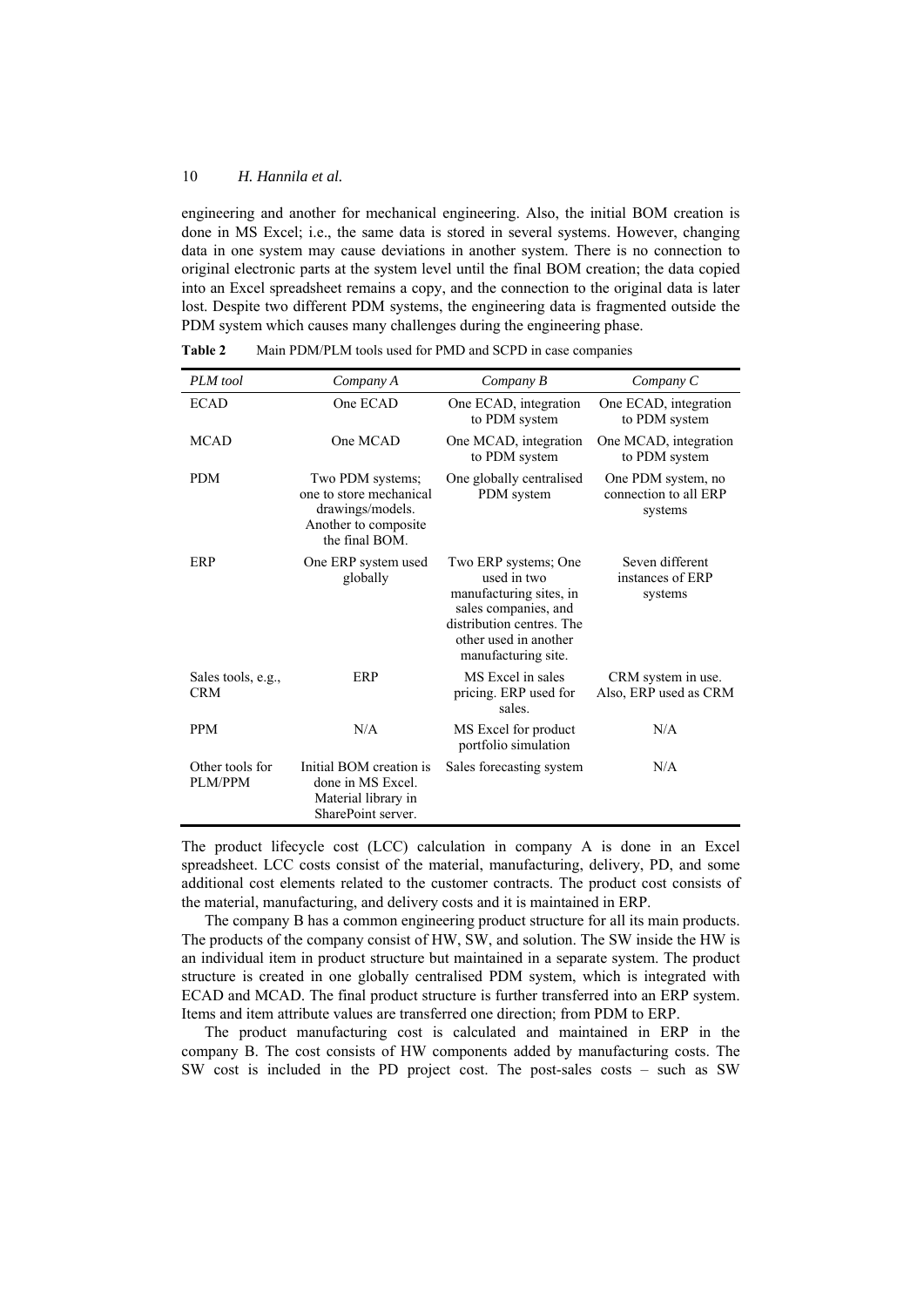maintenance, service, delivery, and warranty costs – are not linked to the product cost or the product lifecycle cost. These are rather categorised as other functional expenses.

The direct costs of the products are maintained in the ERP system in a company C. The company C has two different ways for pricing; standard pricing by product features, and pricing based on product unit. The LCC of the products are not systematically followed as such currently, but these are roughly estimated in financial reports: "We do not follow the LCC of products. We kind of think the product as an investment… we put a certain amount of capital to the product development and follow later from financial reports how we are progressing with the product" (interviewee in company C). The additional design costs or software maintenance costs after product launch are not allocated to the LCC of the product.

The MDM practices vary between the analysed companies. However, the MDM concept development was recognised as one of the future development targets in each of the companies. Company A has not initiated any systematic actions in this area yet, and also the data ownership was not clearly defined: "At the moment we have too many systems to maintain product data and product master data. Also, we neither have MDM definitions nor clear responsibilities regarding data ownership. This is recognised as one of the development targets in the near future. Since we have a target to get rid of another PDM system and centralise the product data management to one PDM system, we have to conceptualise the MDM before that" (interviewee in company A). Company B has implemented MDM concept on a system level for PDM and ERP, but the enterprise level definition is missing: "We had a massive project several years back to specify all product data attributes in use; what is the original system the attribute is created? Which system is the master system for the attribute? Who is the owner of data/attribute? Moreover, who is responsible for keeping the data/attribute maintained? On a system level, this works well, but we do not have enterprise level visibility for this" (interviewee in company B). Company C is aiming to initiate MDM project on a corporate level. They are facing duplicate items based on different ways to create items in different business units of the company. In the worst cases, they have had two different item codes for one single product.

Based on this study it was obvious that the potential of all tools used was not identified, e.g., BOM creation in company A was done in Excel spreadsheet even two separate PDM systems were available, where the BOM/product structure creation is one of the core functionalities. The interviewee in a company A said: "During the years the lack of common corporate level governance model has led to the situation, that product data and product master data is maintained in too many systems and the full potential of IS investment has not been realised. We aim to centralise product data to one system, also for financial reasons since we have to currently pay double license costs" (interviewee in company A). Since the master data was not clearly identified, it was fragmented in several systems. This causes, among other things, invisibility between business processes and data processes. Company C lacked corporate level MDM guidelines, and for that reason, items were created differently between subsidiaries. None of the case companies were following the total LCC of products systematically.

The main findings of company analyses that reveal the PPM and supply process related challenges can be summarised as follows: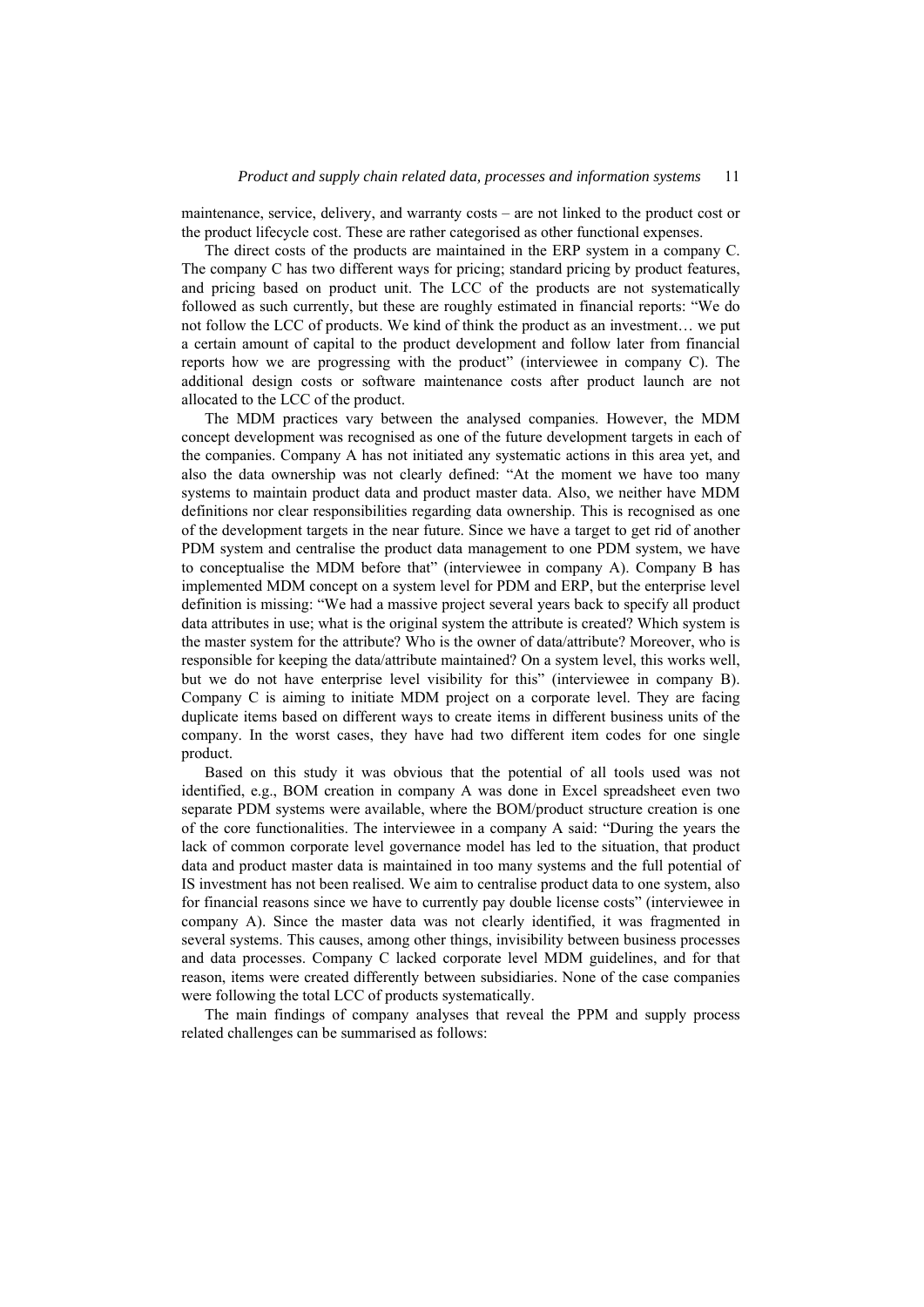## 12 *H. Hannila et al.*

- 1 PMD is fragmented into several IS and tools. Siloed PMD and partly connected enterprise solutions are causing interoperability and redundant information exchanges.
- 2 SCPD is not defined regarding supply process related product data. There is no consistent definition in the existent literature.
- 3 The total LCC of products is not calculated systematically. The product cost consists mainly of direct material costs added by manufacturing costs.
- 4 Companies have not adequately connected SCPD back to PDM/PLM for PPM analysis and decision making. The connection between PDM/PLM and SCPD is needed to further develop the fact-based and real-time PPM.

# **5 Discussion**

This study recognises the role of PMD and SCPD including related processes and information systems as the key concepts for more fact-based PPM. These can also be seen as the key elements for providing supply process related information for PPM. The two types of master data, PMD and SCPD link the supply chain processes, and the related PDM/PLM and ERP information systems. It is the SCPD that should provide the volume and cost-related information for PPM analysis and decision-making. This is emphasised by the current reality presented in all the analysed companies. Companies seem to have a wide variety of PDM/PLM and ERP systems, tools, and methods implemented and more or less integrated with each other. Also, the PMD and SCPD data remains fragmented into different enterprise solutions causing interoperability and unnecessary information exchanges between systems. The fragmentation of data within and outside enterprise solutions, and the lack of considering the wider perspective with the information systems are among the company challenges. This results in poor visibility over data through the entire organisation. Certain visibility over data would be necessary to support the factbased analysis of the product portfolio. The product related volume and cost information is needed. The necessary SCPD exists in the used ERP systems and the PMD in the PDM/PLM systems. However, currently, the role of the SCPD for PPM analysis and decision making is neither recognised nor connected back to PLM to support PPM analysis and decision making. PMD and SCPD being defined inadequately in companies is also a challenge for utilising the data for fact-based analysis and decision-making. The lack of PLM governance model and clearly defined responsibilities and data ownership are resulting in issues such as duplicate item creation and delays in item and product structure updates. Also, much time is wasted in making sure the validity of data, especially in case if the business-critical data is stored in spreadsheets.

The loose connection or even no connection between real lifecycle costs, sales price, and profit targets is resulting in the situation where companies are not able to report product level profitability in their product portfolios. This is a challenge from the PPM perspective. Roughly generalising, the profitability of the product can be specified based on maximum agreed product cost versus minimum sales price allowed for sales. Typically, mainly production expenses are included when calculating the total cost of products. This even if considering all costs, starting from planning through design, manufacturing, delivering, maintaining, and warranty has been proposed and would be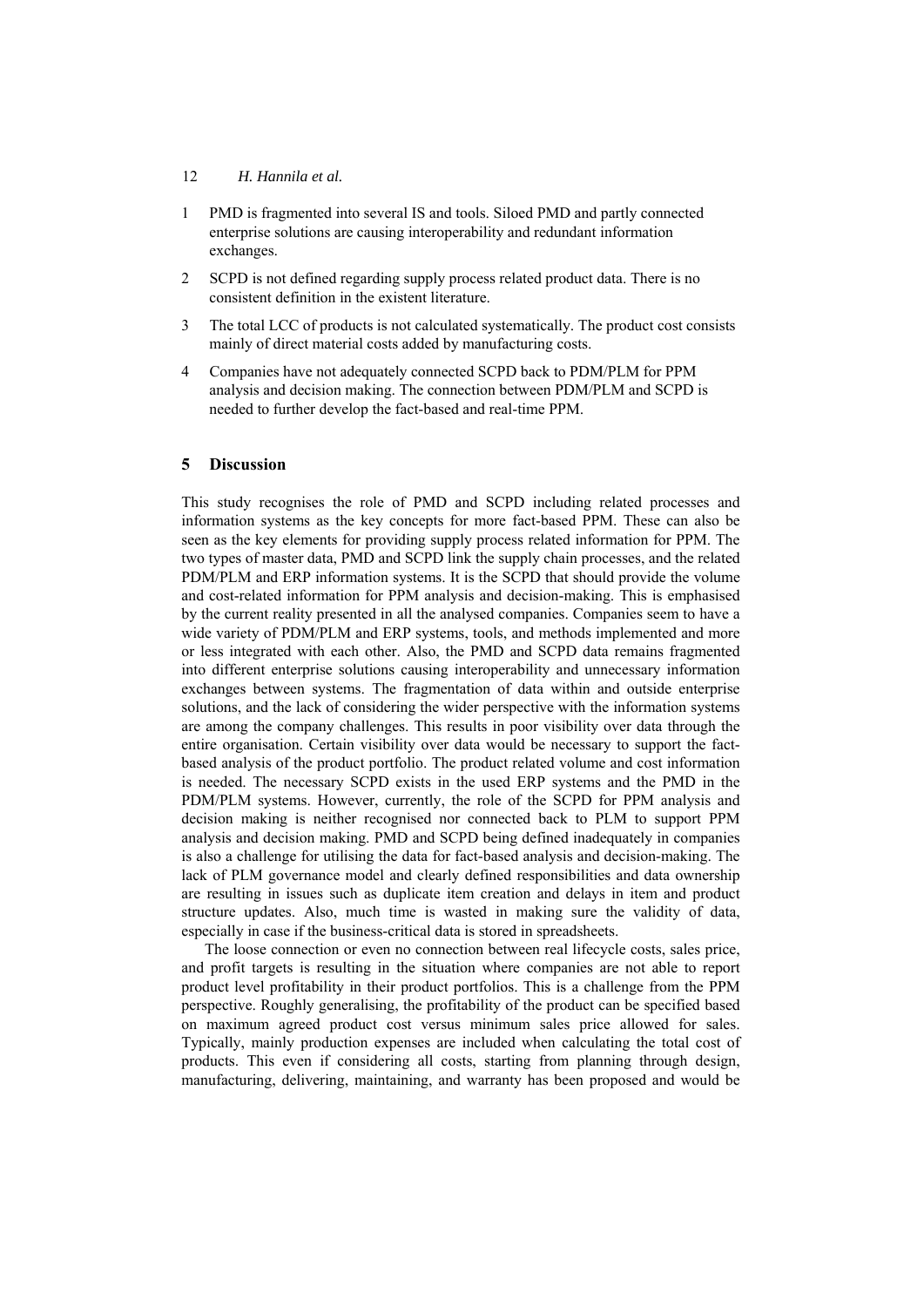well justified. It is, however, important to note that the boundary between functional area costs and lifecycle costs is often unclear. Hence, it is vital to evaluate the expected revenues and estimate total occurring costs even in the planning phase of the PD project.

The inadequate definition of master data being a challenge, the MDM concept is recognised as one of the most important areas to be further developed in all the analysed companies to reach the full potential of realised data assets. This forms the foundation to develop further PPM analysis and decision-making processes and tools. Poor MDM is seen to waste resources and to make the data unreliable. The role of MDM is also seen important due to it forming a connection between applications, business processes, and analytical tools.

This study highlights the necessity of defining PMD and SCPD in companies and feeding the necessary SCPD back to PDM/PLM system, to enhance operational efficiency and to support fact-based and real-time PPM analysis and decision-making. The current research is lacking in analysing the relationship between centralised MDM, PMD, and SCPD, emphasising the necessity of further research in this area, particularly due to the business importance of the issue.

## *5.1 Scientific implications*

This study creates a new construction that allows perceiving product master data (PMD) and supply chain product data (SCPD) in the product portfolio management (PPM) context. The study contributes by clarifying the relationship between PMD/SCPD and PPM/SC processes including related PDM/PLM and ERP information systems. The most important scientific implication of this study is providing new understanding on the role of supply chain process related product data, the SCPD, in the context of MDM, PMD, and PPM. The findings are in line with (Cooper et al., 2001) in understanding that deficient information for PPM will result in a risk of serious negative consequences. The findings, however, provide new by taking another step towards the ability to report product level profitability in company product portfolios. Currently, the lack of factbased and real-time PPM has led to situations where decisions are opinion-based, based on emotional criteria, and sometimes based on who shouts the loudest. The findings are in line with those studies that have understood that the necessary policies are missing from organisations (Haines, 2008, Tolonen et al., 2014; Cooper et al., 2001). This study supports Silvola et al. (2011) in understanding that data, processes, and information systems are the main key elements in today's master data considerations. Support is provided for Silvola in highlighting the importance of defining master data in companies, while new contribution is created by attempting to convey the significance of SCPD for the PPM analysis. The findings contribute to the understanding that companies are not fully utilising the potential of PDM/PLM and ERP systems and indicate that disciplined definitions for PMD and SCPD are needed. This study is an initial endeavour to figure out the important connection between centralised MDM, PMD, and SCPD to support fact-based and real-time PPM in parallel with emotions and fluctuating opinions in decision-making.

#### *5.2 Managerial implications*

The managerial implications of this study include indicating the need to develop further fact-based PPM based on the PMD and SCPD meaning that companies must rethink their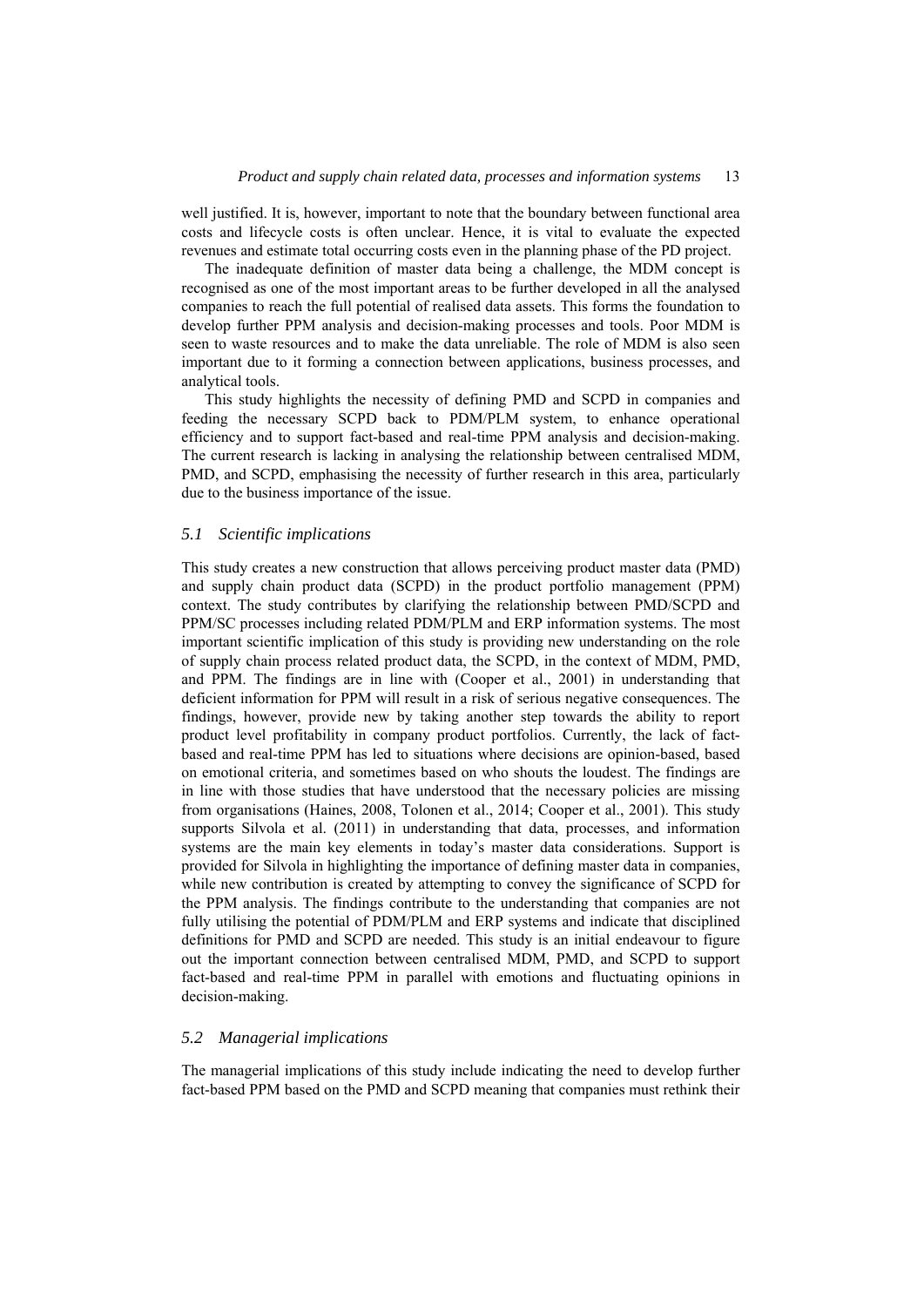way of structuring and maintain the MDM concept. The SCPD and its connection to PMD need to be clearly defined to support fact-based PPM analysis and decision making. This study highlights how managers must understand PPM, PLM, PDM, and SC processes and related systems such as PDM/PLM and ERP, which are not fully utilised in companies, and that there are overlapping among data, processes, and systems, or potential lack of data contributing towards the current difficulty of taking PPM to a level of reporting product level profitability.

# *5.3 Limitations and future studies*

The limitations of this study involve the number of analysed companies. The scope of SCPD was also limited to product cost and sales price, although also other attributes such as production volume were recognised as factors for PPM through the entire product lifecycle. However, the product cost and sales price are the most crucial factors in PPM analysis and decision making. The study does not provide solution approaches for calculating product profitability or life-cycle costs, but focuses on the roles of data, processes, and information systems.

As future research, all PPM focus areas, strategic fit, value maximisation, and portfolio balance relating to all key business processes including sales, care and service processes would open a whole new contribution to further transfer from PLM to factbased PPM on an enterprise ecosystem level. Moreover, since there is pretty much lack of research about the relationship between centralised MDM and business process related product data, future research is needed.

# **6 Conclusions**

This study focused on the role of product master data (PMD) and supply chain product data (SCPD) and their connection to more fact-based analysis and decision-making in product portfolio management (PPM). The study constitutes of analysing extant literature, the creation of construction for current state analysis and the analysis of relevant company practices and challenges.

This study indicates that the PMD and SCPD are not adequately defined, used and connected back to PPM analysis and decision-making in companies. The combinations of used information systems have typically evolved based on "fit-for-purpose" mentality instead of considering a wider perspective of master data management (MDM) and business processes. Fact based monitoring of product profitability should be possible by better utilisation of existing data and information systems by comparing the cost information and the sales price with the support of product structure. Also, the total lifecycle costs of products are not calculated regarding PPM. The data is in silos on information system level, and alternative tools such as Excel spreadsheets are used to narrow this gap. Thus, the entirety of the PMD and SCPD is fragmented into different information systems and additional applications. The findings indicate that the PLM concept is one of the key concepts in PPM.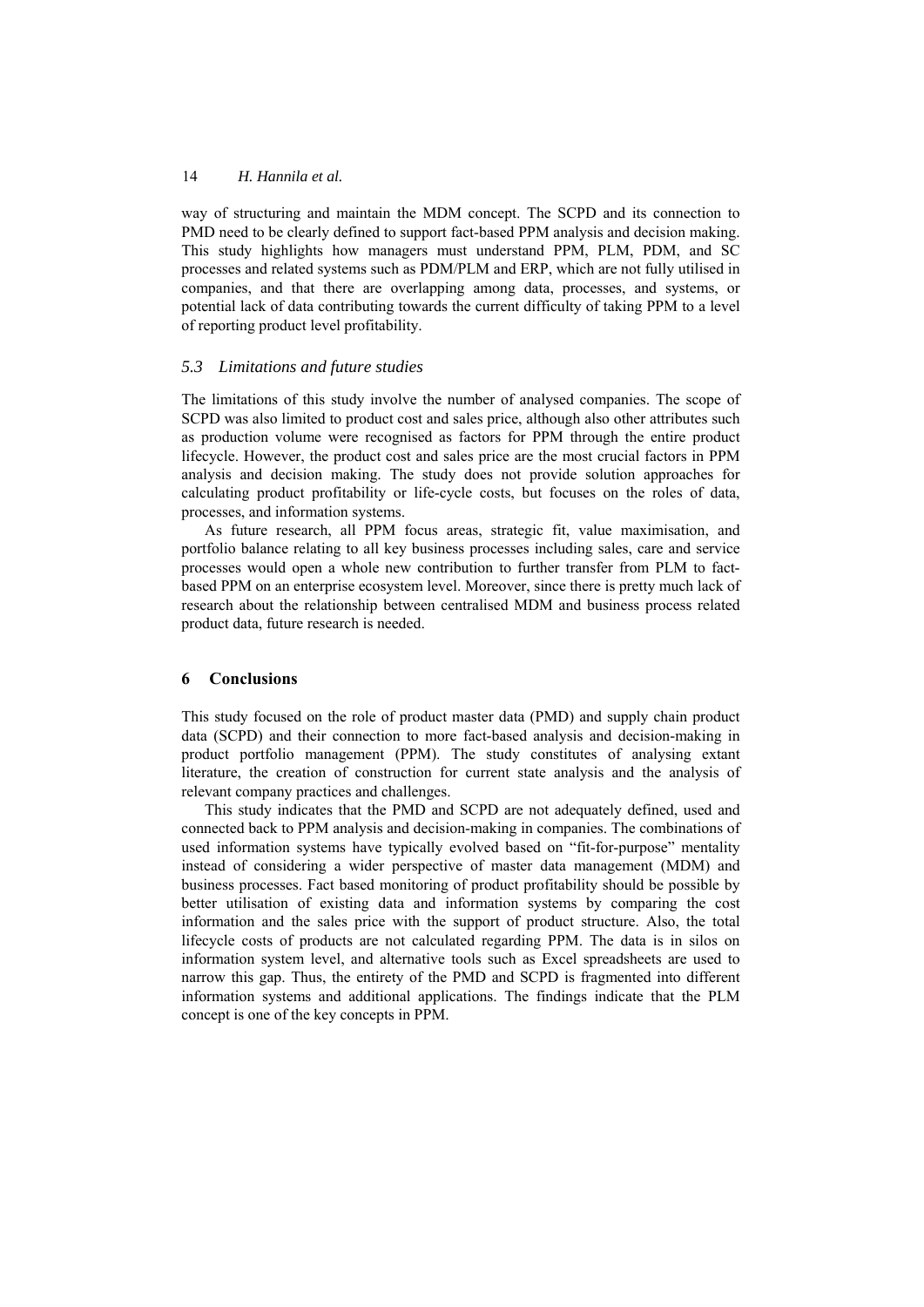### **References**

- Aiken, P. and Billings, J. (2013) *Monetizing Data Management. Unlocking the Value in Your Organization's Most Important Asset*, Technics Publications, LLC USA.
- Ameri, F. and Dutta, D. (2005) 'Product lifecycle management: closing the knowledge loops', *Computer-Aided Design and Applications*, Vol. 2, No. 5, pp.577–590.
- Berriche, F.Z., Seddini, B., Kadima, H. and Riviere, A. (2016) 'Closed-loop product lifecycle management based on a multi-agent system for decision making in collaborative design', Lehner, F. and Fteimi, N. (Eds.): *KSEM 2016*, *LNAI* Vol. 9983, pp.540–551, Springer International Publishing AG, Passau, Germany.
- Borgia, O., Fanciullacci, N., Franchi, S. and Tucci, M. (2015) 'The use of product information along its entire lifecycle: a practical framework for continuous development', *Proceedings of the XX Summer school Francesco Turco*, Naples, Italy, 16–18 September, pp.177–182.
- Cooper, R.G., Edgett, S.J. and Kleinschmidt, E.J. (1999) 'New product portfolio management: practises and performance', *Journal of Product Innovation Management*, Vol. 16, No. 4, pp.333–351.
- Cooper, R.G., Edgett, S.J. and Kleinschmidt, E.J. (2001) 'Portfolio management for new product development: results of an industry practices study', *R&D Management*, Vol. 31, No. 4, pp.361–380.
- Daaboul, J., Le Duigou, J., Penciuc, D. and Eynard, B. (2016) 'An integrated closed-loop product lifecycle management approach for reverse logistics design', *Production Planning and Control*, Vol. 27, No. 13, pp.1062–1077.
- Das, T.K., Mishra, M.R. (2011) 'A study on challenges and opportunities in master data management', *International Journal of Database Management Systems*, Vol. 3, No. 2, pp.129–139.
- Doros, A., Dumitru, G.C. and Irimescu, M.A. (2014) 'Product life cycle cost. Recent advances in mathematics, statistics and economics', *Proceedings of the 2014 International Conference on Economics and Statistics (ES'14)*, pp.175–181.
- Dunk, A.S. (2004) 'Product life cycle cost analysis: the impact of customer profiling, competitive advantage, and quality of IS information', *Management Accounting Research*, Vol. 15, Nos. 8–9, pp.401–414.
- Haapasalo, H., Ingalsuo, K. and Lenkkeri, T. (2006) 'Linking strategy into operational management. A survey of BSC implementation in Finnish energy sector', *Benchmarking: An International Journal*, Vol. 13, No. 6, pp.701–717.
- Hadaya, P. and Marchildon, P. (2012) 'Understanding product lifecycle management and supporting systems', *Industrial Management and Data Systems*, Vol. 112, No. 4, pp.559–583.
- Haines, S. (2008) *The Product Manager's Desk Reference*, McGraw-Hill Osborne Media, USA.
- Heller, J.E., Löwer, M. and Feldhusen, J. (2014) 'Requirement based future product cost estimation using lifecycle assessment data', *21st CIRP Conference on Life Cycle Engineering*, *Procedia CIRP 15*, pp.520–525.
- Hulthén, H., Naslund, D. and Norrman, A. (2016) 'Framework for measuring the performance of the sales and operations planning process', *International Journal of Physical Distribution and Logistics Management*. Vol. 46, No. 9, pp.809–835.
- Jetson, J. and Nelis, J. (2008) *Business Process Management: Practical Guidelines to Successful Implementations*, Elsevier, Amsterdam.
- Jun, H-B., Kiritsis, D. and Xirouchakis, P. (2007) 'Research issues on closed-loop PLM', *Computers in Industry*, Vol. 58, No. 5, pp.855–868.
- Kiritsis, D. (2011) 'Closed-loop PLM for intelligent products in the era of the internet of things', *Computer-Aided Design*, Vol. 43, No. 4, pp.479–501.
- Kotler, P. and Armstrong, G. (2011) *Principles of Marketing*, 14th ed. Pearson Education Inc., New Jersey 07458.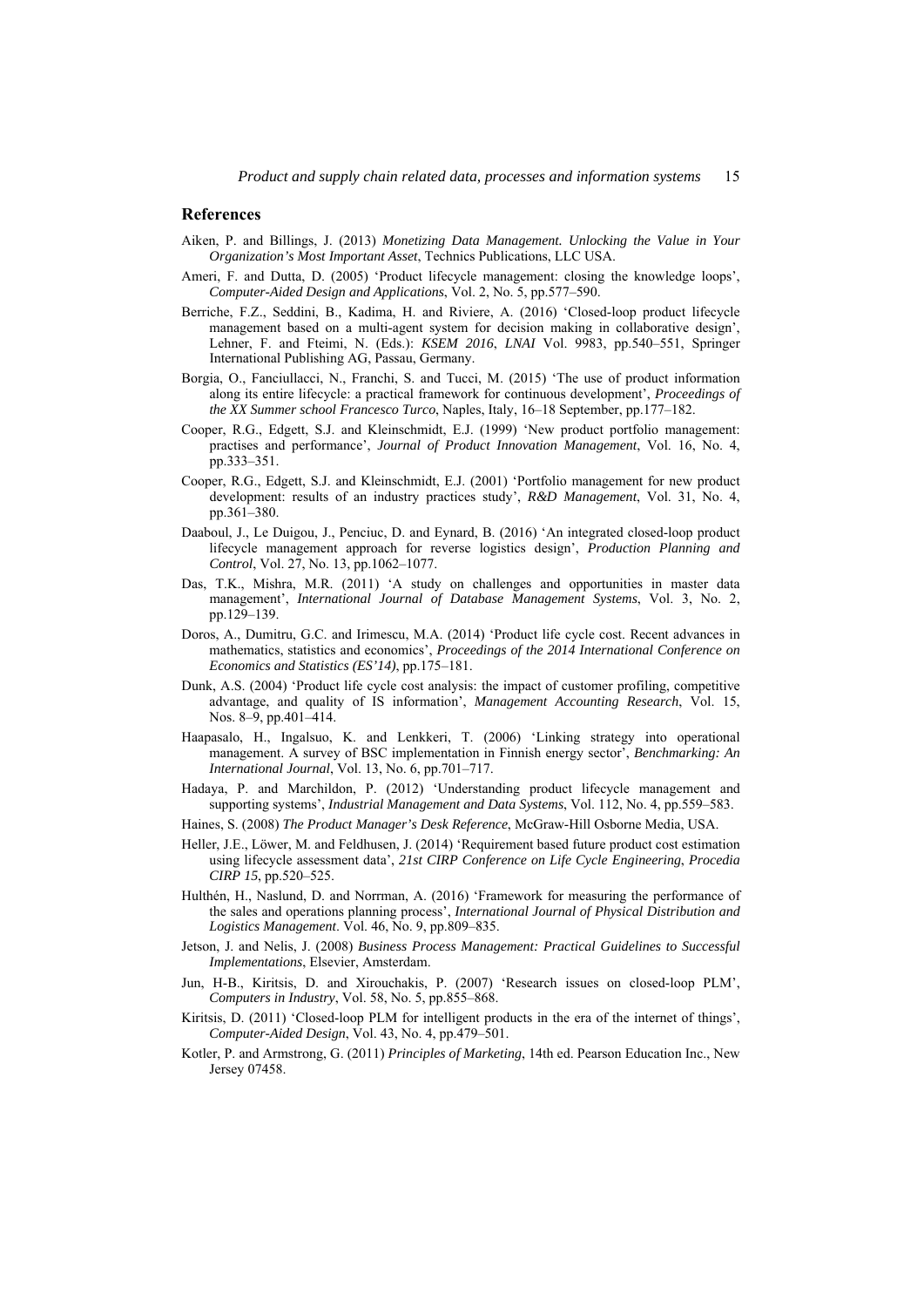- Kropsu-Vehkapera, H., Haapasalo, H., Harkonen, J. and Silvola, R. (2009) 'Product data management practices in high-tech companies', *Industrial Management and Data Systems*, Vol. 109, No. 6, pp.758–774.
- Kropsu-Vehkapera, H., Haapasalo, H., Jaaskelainen, O. and Phusavat, K. (2011) 'Product configuration management in ICT companies: the practitioners' perspective', *Technology and Investment*, Vol. 2, Columbia, SC, USA, pp.273–285.
- Kubler, S., Buda, A., Robert, J., Framling, K. and Le Traon, Y. (2016) 'Building lifecycle management system for enhanced closed loop collaboration', *13th IFIP International Conference on Product Lifecycle Management (PLM16)*, Springer book Advanced ICT series, Columbia, SC, USA.
- Madenas, N., Tiwari, A., Turner, C.J. and Woodward, J. (2014) 'Information flow in supply chain management: a review across the product lifecycle', *CIRP Journal of Manufacturing Science and Technology*, Vol. 7, No. 4, pp.335–346.
- Marchetta, G., Mayer, F. and Forradellas, R. (2011) 'A reference framework following a proactive approach for product lifecycle management', *Computers in Industry*, Vol. 62, No. 7, pp.672–683.
- Merton, R., Fiske, M. and Kendall, P. (1990) *The Focused Interview: A Manual of Problems and Procedures*, 2nd ed., The Free Press, New York.
- Porter, M.E. (1996) 'What is a strategy', *Harvard Business Review*, Vol. 74, No. 6, pp.61–78.
- Saaksvuori, A. and Immonen, A. (2008) *Product Lifecycle Management*, 3rd ed., Springer, Berlin, Heidelberg, Germany.
- Shin, J-H., Kiritsis, D. and Xirouchakis, P. (2015) 'Design modification supporting method based on product usage data in closed-loop PLM', *Internal Journal of Computer Integrated Manufacturing*, Vol. 28, No. 6, pp.551–568.
- Silvola, R. (2018) *One Product Data for Integrated Business Processes*, Doctoral thesis, Acta Universitatis Ouluensis, C686, Technica, University of Oulu [online] http://jultika.oulu.fi/ files/isbn9789526221144.pdf (accessed 13 November 2018).
- Silvola, R., Jaaskelainen, O., Kropsu-Vehkapera, H. and Haapasalo, H. (2011) 'Managing one master data – challenges and preconditions', *Industrial Management and Data Systems*, Vol. 111, No. 1, pp.146–162.
- Silvola, R., Tolonen, A., Harkonen, J. and Haapasalo, H. (2018) 'Defining one product data for a product', *International Journal of Business Information Systems*, In press.
- Srinivasan, S.R., Ramakrishnan, S. and Grasman, S.E. (2005) 'Identifying the effects of cannibalization on the product portfolio', *Marketing Intelligence and Planning*, Vol. 23, No. 4, pp.359–371.
- Sriti, M.F., Assouroko, I., Ducellier, G., Boutunaud, P. and Eynard, B. (2015) 'Ontology-based approach for product information exchange', *International Journal of Product Lifecycle Management*, Vol. 8, No. 1, pp.1–23.
- Stark, J. (2011) *Product Lifecycle Management: 21st Century Paradigm for Product Realisation*, 2nd ed., Springer-Verlag, London.
- Stark, J. (2016) 'Product lifecycle management', *The Devil is in the Details*, 3rd ed., Vol. 2, Springer International Publishing, Switzerland.
- Stark, R., Damerau, T., Hayka, H., Neumeyer, S. and Woll, R. (2014) 'Intelligent information technologies to enable next generation PLM', in Fukuda, S., Bernard, A., Gurumoorthy, B. and Bouras, A. (Eds.): *PLM 2014, IAICT*, Vol. 442, pp.485–495, Springer, Heidelberg.
- Tolonen, A. (2016) *Product Portfolio Management Over Horizontal and Vertical Portfolios*. University of Oulu, Acta Universitatis Ouluensis C Technica, p.574.
- Tolonen, A., Kropsu-Vehkapera, H. and Haapasalo, H. (2014) 'Product portfolio management current challenges and preconditions', *International Journal of Performance Measurement*, Vol. 4, No. 2, pp.69–90.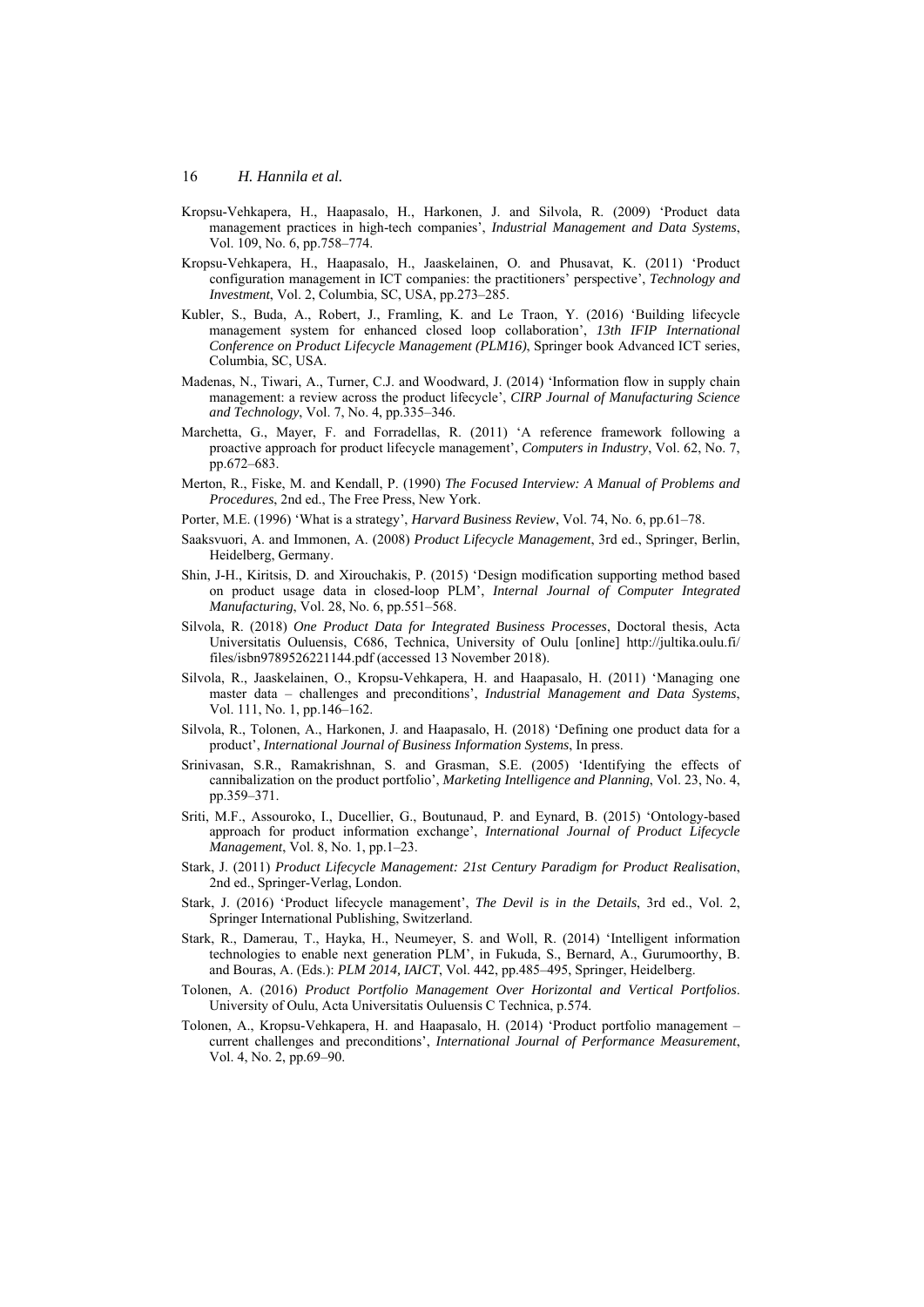- Tolonen, A., Harkonen, J., Verkasalo, M. and Haapasalo, H. (2015a) 'Product portfolio management process over horizontal and vertical portfolios', *International Journal of Product Life Cycle Management*, Vol. 8, No. 3, pp.189–215.
- Tolonen, A., Shahmarichatghieh, M., Harkonen, J. and Haapasalo, H. (2015b) 'Product portfolio management – targets and key performance indicators for product portfolio renewal over the life cycle', *International Journal of Production Economics*, Vol. 170, Part B, pp.468–477.
- Weber, C. and Werner, H. (2003) 'A different view on product data management/product life-cycle management and its future potentials', *Journal of Engineering Design*, Vol. 14, No. 4, pp.447–464.

# **Appendix A**

| Case company | The roles and the responsibilities of interviewees                                                                                                                                            | # of interviewee(s) |
|--------------|-----------------------------------------------------------------------------------------------------------------------------------------------------------------------------------------------|---------------------|
| A            | Program Manager (Product Engineering), Group<br>Controller, Technology Manager (Mechanics), IT<br>Architect, Electrical Design Engineer                                                       | C                   |
| B            | Head of R&D (HW), Product Data Manager, System<br>Manager (PDM/PLM), Mechanical Designer,<br>Electrical designer, Data Coordinator (ERP), Data<br>Coordinator (PDM), Product Manager          | 8                   |
|              | Manager of Business Solutions, Head of Business<br>Applications and Data Management, Manager<br>(Quality & Process Development), Program<br>Manager, Mechanical Engineer, Electrical Engineer | 6                   |

*Participants of the interviews in case companies* 

# **Appendix B**

# *Questionnaire for PDM/PLM IS landscape, MDM/PDM/PLM governance models, key processes, targets, and KPIs*

The case company privacy will be highly respected. All answers will be anonymised and handled with the high confidentiality.

- 1 Benchmark/interview session
	- a Name(s) of interviewee(s)?
	- b Role of interviewee(s)?
	- c The relationship to the PDM/PLM?
	- d Work experience?
- 2 The common company information
	- a What is the headcount for the company?
	- b How many manufacturing sites and where located?
	- c How many sales companies?
	- d How many delivery centres?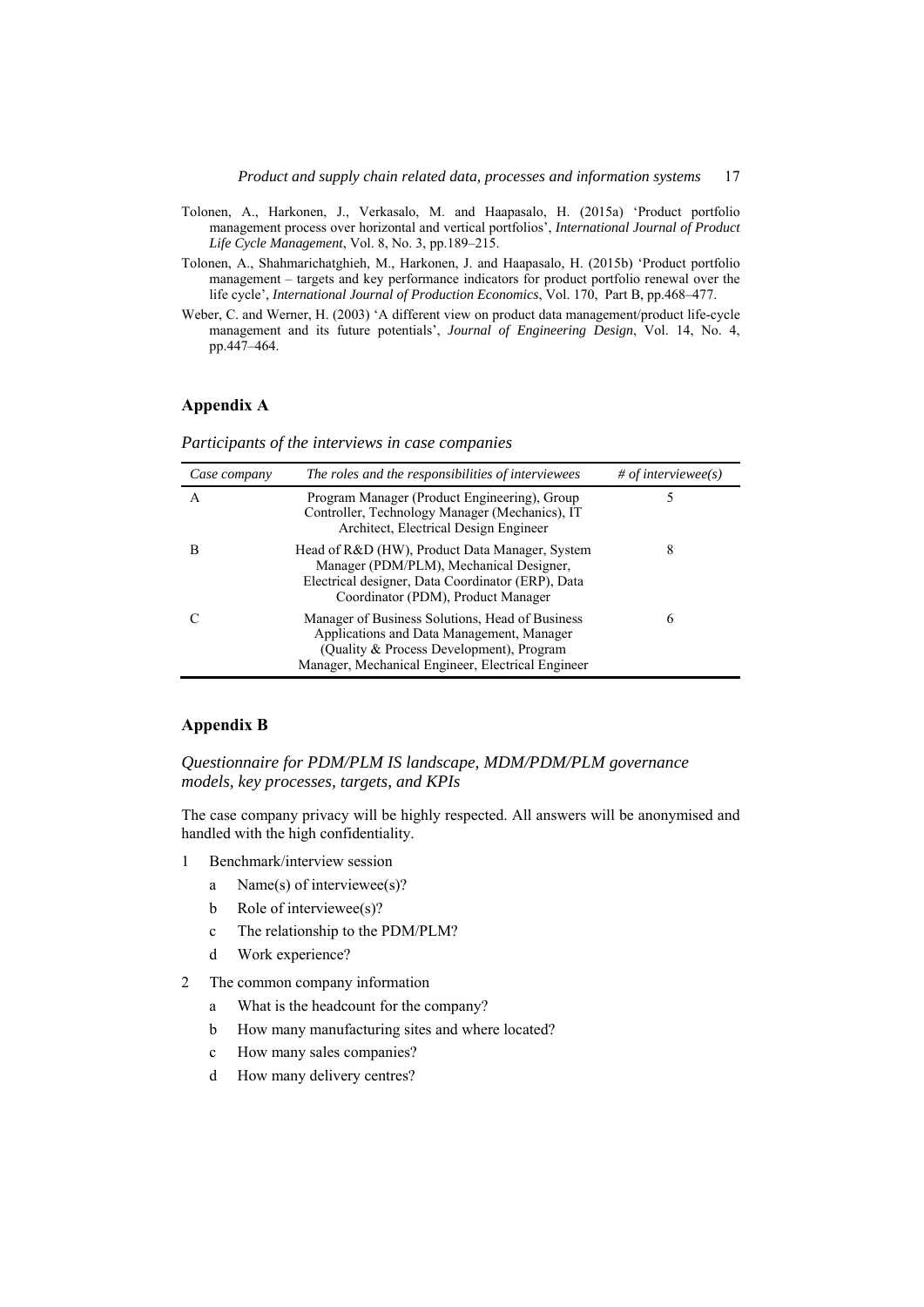## 18 *H. Hannila et al.*

- 3 Request to get a system map, including connections between tools and systems and their integrations, including at least CAD, PDM, PLM, ERP, PPM, CRM and other Sales tools, such as:
	- a ECAD, MCAD, PDM, ERP, etc.
	- b Sales tools, e.g., CRM
	- c Product portfolio management tools
	- d Other tools, e.g., MS Office or another corresponding.
	- e What are tools used for PDM/PLM during the entire product lifecycle?
	- f How is product master data (PMD) classified and in which tool? Which are the original sources of PMD?
	- g How the different tools are integrated, and which kind of data transferred between the systems?
- 4 PDM/PLM governance model and processes of the organisation
	- a Who chairs the PDM/PLM organisation of the company?
	- b Which kind of roles and responsibilities is in place in the organisation?
	- c Which functions of the organisation are involved in PDM/PLM governance model? Is there any relevant function or team missing?
	- d Who are the data owners through the entire product structure?
	- e What are the main processes of the company related to PDM/PLM?
	- f How is the item/product structure creation processes carried out within the entire PDM/PLM organisation? What are the main inputs of the processes? Who are the decision-makers in the processes? What is the outcome of the processes?
	- g What are the main targets and KPIs related to PDM/PLM?
- 5 Product cost calculation
	- a In which system or tool, the products' own cost is calculated and maintained?
	- b In which system or tool, the sales price of products is maintained?
	- c Are the own cost and the sales price in the same system or tool? Moreover, in which system?
	- d Is the product firmware cost included in the product own cost?
	- e Is the service software cost included in the product own cost?
- 6 Master data management practices
	- a How are the (product) material master data management governance model, concept and/or practices maintained and documented?
		- 1 In system level?
		- 2 In company level?
	- b How are the product material master attribute creation/maintenance roles and responsibilities organised?